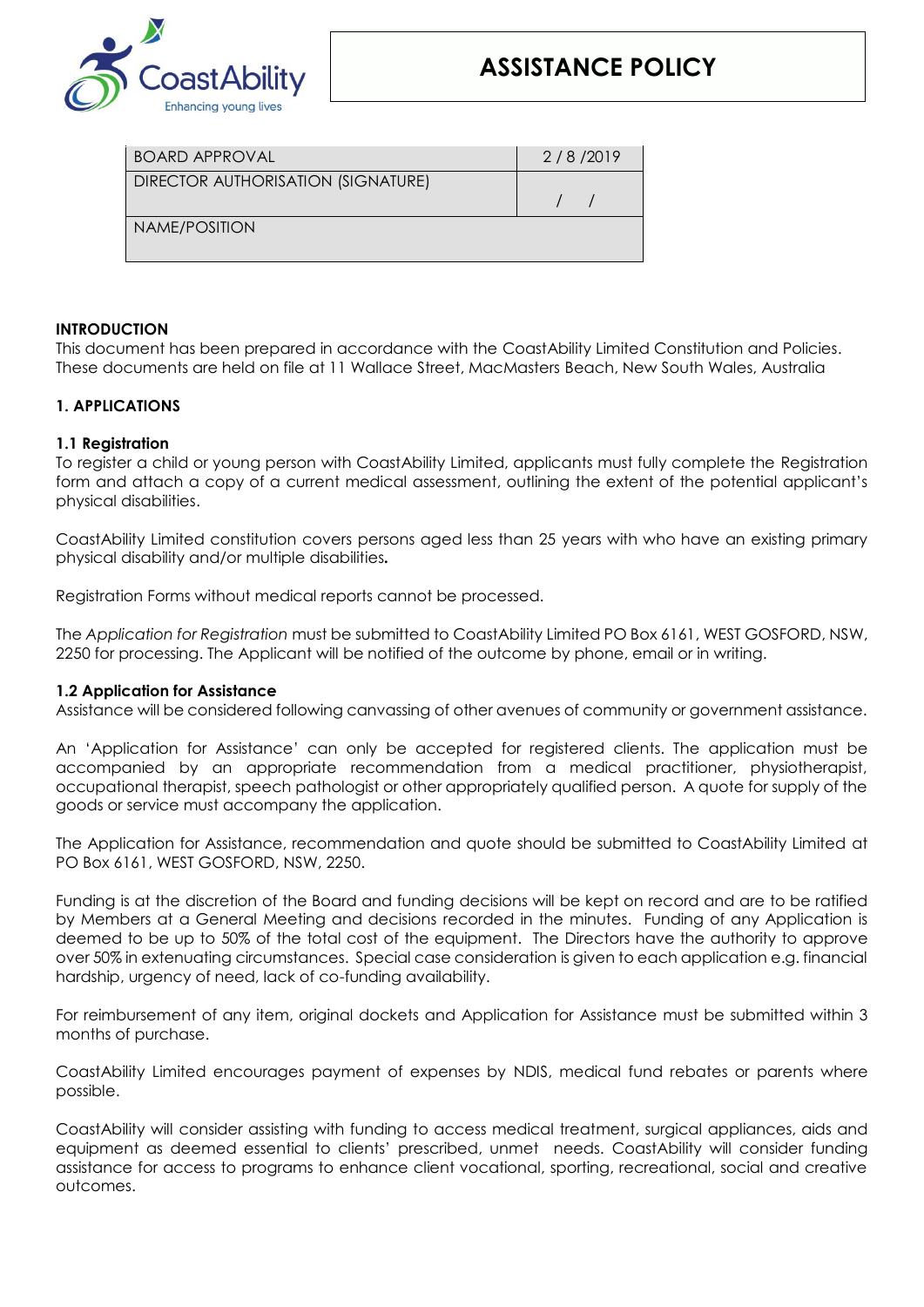# **2. Funding Policies**

## **2.1 Continence Aids**

Applicants must provide evidence that CAPS, ENABLE and NDIS allocations are insufficient to meet the client's needs,

Continence aids are deemed to include, but are not restricted to nappies, pads and catheters. These are not provided for clients less than 3 years of age with the exception of catheters that are medically prescribed.

Initial requests for Continence Aids must be made on the *'*Application for *Assistance'* Form and be accompanied by a written assessment from a relevant professional practitioner and consent given for the relevant professional practitioner to liaise with a CoastAbility Limited representative

CoastAbility Limited may subsidise the cost of the above mentioned items in total to the extent of 50% of unmet need.

CoastAbility Limited will only provide continence products through a recognised continence product supplier or pharmacy of the client's convenience.

### **2.2 Home Enteral Items**

Home Enteral Policy is deemed to be equipment needs required for Home Enteral Nutrition for the client.

### **2.3 Mobility Aids**

Mobility aids are deemed to be, but are not restricted to, wheelchairs, walking frames, crutches, specialised strollers, standing frames, specialised bicycles, hoists and related mobility equipment.

Assistance will be provided when the requested equipment is required for daily mobility and is supported by the client's therapist or doctor.

Assistance is given for the basic model that meets the needs of the client. Where postural support or adapted seating is prescribed, it will be provided as well as the basic equipment.

It is expected that the equipment will be maintained by the client's family (e.g. regular cleaning, batteries for powered chairs to be recharged properly, tyres checked, etc). Maintenance and repair of equipment is expected to be included in subsequent NDIS planning. Any repairs expected to be covered by CoastAbility Limited must be approved prior to repair.

CoastAbility Limited encourages the reuse of equipment no longer being used. Families are encouraged to notify CoastAbility when items are of no further use to the client.

## **2.4 Footwear/Orthotics/Assistive Garments**

Footwear is deemed to be prescribed specialist boots or shoes. Orthotics are deemed to be ankle, foot (AFO) and/or leg splints, DB bar and attachments. Assistive garments are deemed to include, but are not restricted to, Lycra body suits and/or limb splints.

## **2.5 Therapy**

Therapy is deemed to include, but is not restricted to, physiotherapy, occupational therapy, hydrotherapy and speech pathology.

CoastAbility Limited may subsidise the net cost of the above therapies, after any subsidised sessions under Medicare's Allied Health Services, NDIS initiative or medical fund subsidy received, to the extent of \$20 per week to a maximum of \$520 per annum.

*\*The client's relevant therapist must be consulted and their report attached in support of the requested assistance. This must also be done for any on-going assistance. Therapy should be monitored and its effectiveness assessed at six monthly periods.*